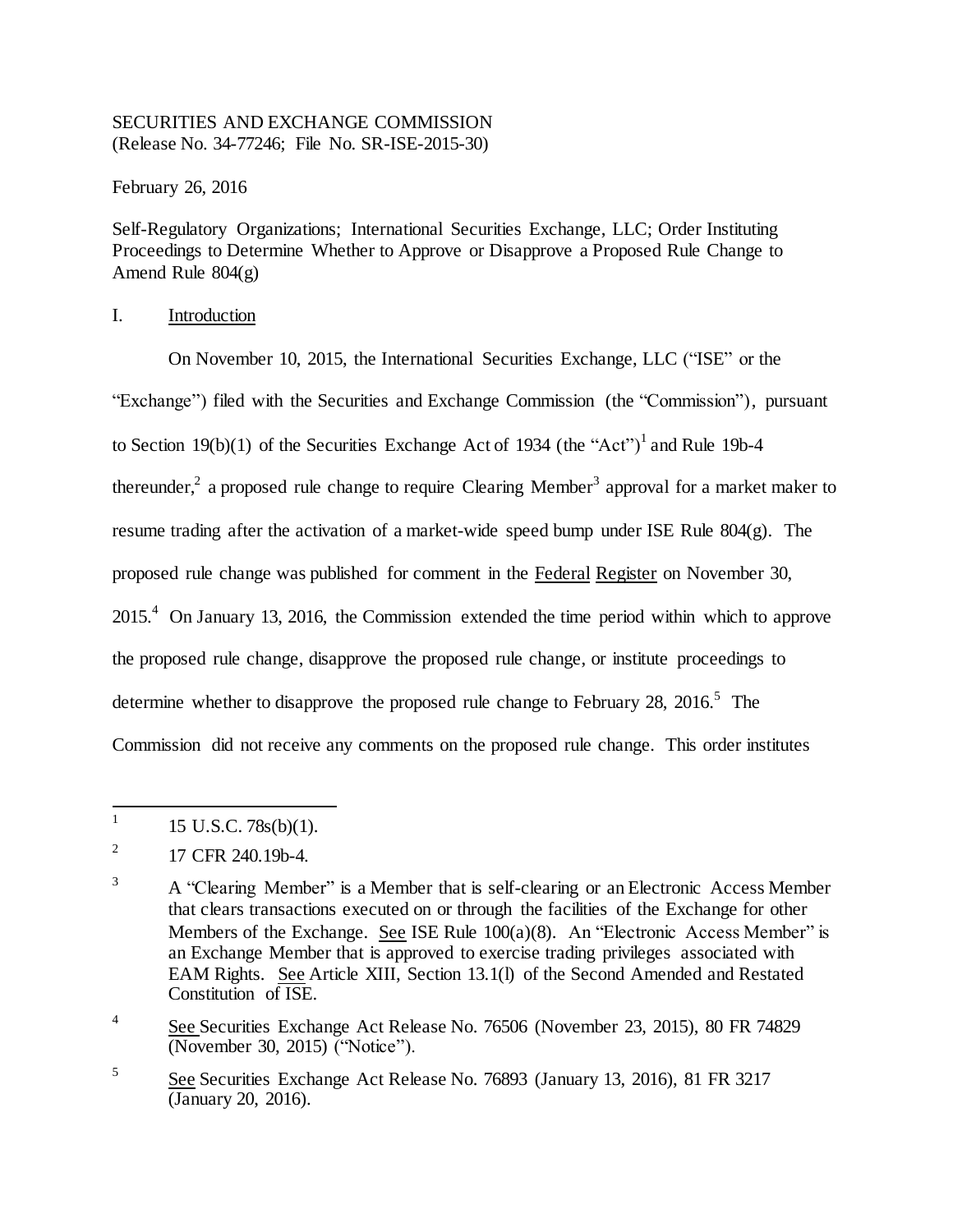proceedings under Section  $19(b)(2)(B)$  of the Act<sup>6</sup> to determine whether to approve or disapprove the proposed rule change.

### II. Description of the Proposal

Pursuant to ISE Rule  $804(g)(1)$ , the Exchange requires market makers<sup>7</sup> to provide parameters according to which the Exchange will automatically remove a market maker's quotations in all series of an options class. Additionally, the Exchange requires market makers to provide a market-wide parameter according to which the Exchange will automatically remove a market maker's quotes in all classes when, during a time period established by the market maker, the total number of quote removal events (or "curtailment events") specified in Rule  $804(g)(1)$  and in Supplementary Material .04 to Rule 722 exceed such specified market-wide parameter.<sup>8</sup> The latter market-wide risk management functionality is known as a "market-wide speed bump" and is available for quotes only on ISE or across both ISE and ISE's affiliated exchange, ISE Gemini, LLC.<sup>9</sup>

Currently, if ISE's trading system removes all of a market maker's quotes because a market-wide speed bump is triggered, the market maker may re-enter the market and resume trading upon notification to the Exchange's Market Operations.<sup>10</sup> The Exchange now proposes to amend ISE Rule  $804(g)(2)$  to require Clearing Member approval before a market maker can

 $\frac{1}{6}$ 15 U.S.C. 78s(b)(2)(B).

<sup>7</sup> ISE has two categories of market makers: Primary Market Makers ("PMMs") and Competitive Market Makers ("CMMs"). A PMM is appointed to each options class traded on the Exchange but a CMM may or may not be appointed to each such options class. See ISE Rule 802.

<sup>8</sup> See ISE Rule  $804(g)(2)$ .

<sup>9</sup> Id.

<sup>&</sup>lt;sup>10</sup> See Notice, supra note 4, at 74830.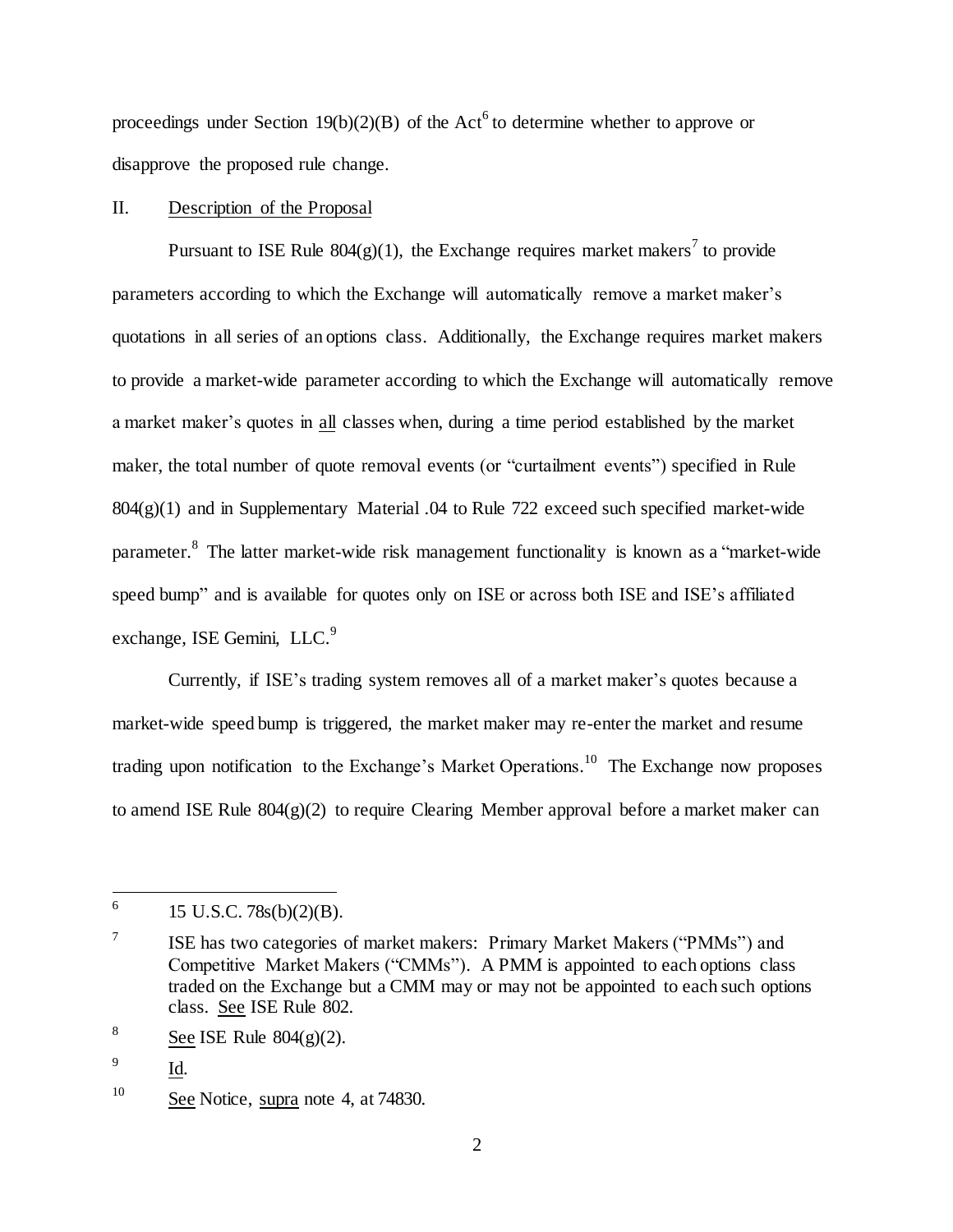resume trading.<sup>11</sup> Specifically, following a market-wide speed bump, the proposed rule requires a market maker to notify its Clearing Member(s) when it is ready to resume trading and requires each applicable Clearing Member to inform the Exchange directly when its authorization has been given for the market maker to resume trading.<sup>12</sup> In order to "facilitate a better response time" from Clearing Members, so that a market maker can re-enter the market, the proposal also allows Exchange staff to notify Clearing Member(s) when a market maker's quotes have been removed pursuant to the market-wide speed bump.<sup>13</sup>

The Exchange believes that it is appropriate to require Clearing Member approval before a market maker can re-enter the market after a market-wide speed bump because the Clearing Member guarantees the market maker's trades and bears the ultimate financial risk associated with those transactions. The Exchange notes that, while not all market makers are Clearing Members, all market makers require a Clearing Member's consent to clear transactions on their behalf in order to conduct business on the Exchange.<sup>14</sup> According to the Exchange, the proposed rule change will permit Clearing Members to better monitor and manage the potential risks assumed by a market maker and provide Clearing Members with greater control and flexibility over their risk tolerance and exposure.<sup>15</sup>

 $11$ See proposed Rule  $804(g)(2)$ .

 $12$  See id.

<sup>&</sup>lt;sup>13</sup> See id.

<sup>&</sup>lt;sup>14</sup> Each market maker authorized to trade on the Exchange must obtain from a Clearing Member a "Market Maker Letter of Guarantee" wherein the Clearing Member accepts financial responsibility for all Exchange transactions made by the market maker. See ISE Rule 808.

<sup>&</sup>lt;sup>15</sup> See Notice, supra note 4, at 74830. Under ISE's current rules, the Exchange may share any Member-designated risk settings in the trading system with the Clearing Member that clears transactions on behalf of the Member. See ISE Rule 706(a).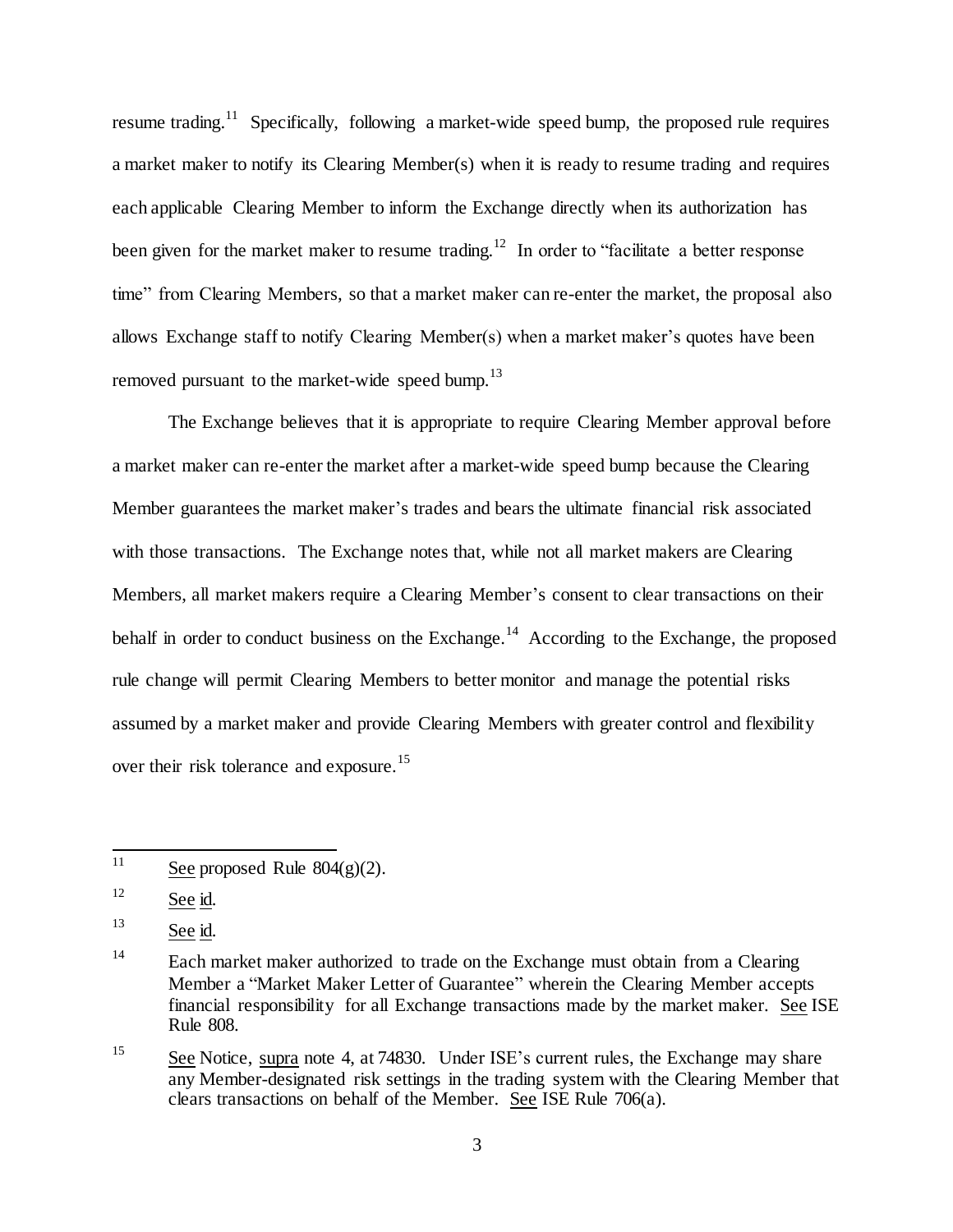## III. Proceedings to Determine Whether to Approve or Disapprove SR-ISE-2015-30 and Grounds for Disapproval Under Consideration

The Commission is instituting proceedings pursuant to Section 19(b)(2)(B) of the Act<sup>16</sup> to determine whether the proposed rule change should be approved or disapproved. Institution of such proceedings is appropriate at this time in view of the legal and policy issues raised by the proposed rule change, as discussed below. Institution of proceedings does not indicate that the Commission has reached any conclusions with respect to any of the issues involved. Rather, as described in greater detail below, the Commission seeks and encourages interested persons to provide additional comment on the proposed rule change.

Pursuant to Section 19(b)(2)(B) of the Act, the Commission is providing notice of the grounds for disapproval under consideration. The Commission is instituting proceedings because the proposal raises important issues that warrant further public comment and Commission consideration. Specifically, the Commission is instituting proceedings to allow for additional analysis of, and input from commenters with respect to, the proposed rule change's consistency with Section  $6(b)(5)$  of the Act,<sup>17</sup> which requires that the rules of a national securities exchange be designed, among other things, to prevent fraudulent and manipulative acts and practices, to promote just and equitable principles of trade, to remove impediments to and perfect the mechanism of a free and open market and a national market system and, in general, to protect investors and the public interest.

<sup>16</sup> <sup>16</sup> 15 U.S.C. 78s(b)(2)(B). Section 19(b)(2)(B) of the Act also provides that proceedings to determine whether to disapprove a proposed rule change must be concluded within 180 days of the date of publication of notice of the filing of the proposed rule change. See id. The time for conclusion of the proceedings may be extended for up to 60 days if the Commission finds good cause for such extension and publishes its reasons for so finding. See id.

 $17 \t15 \tU.S.C. 78f(b)(5).$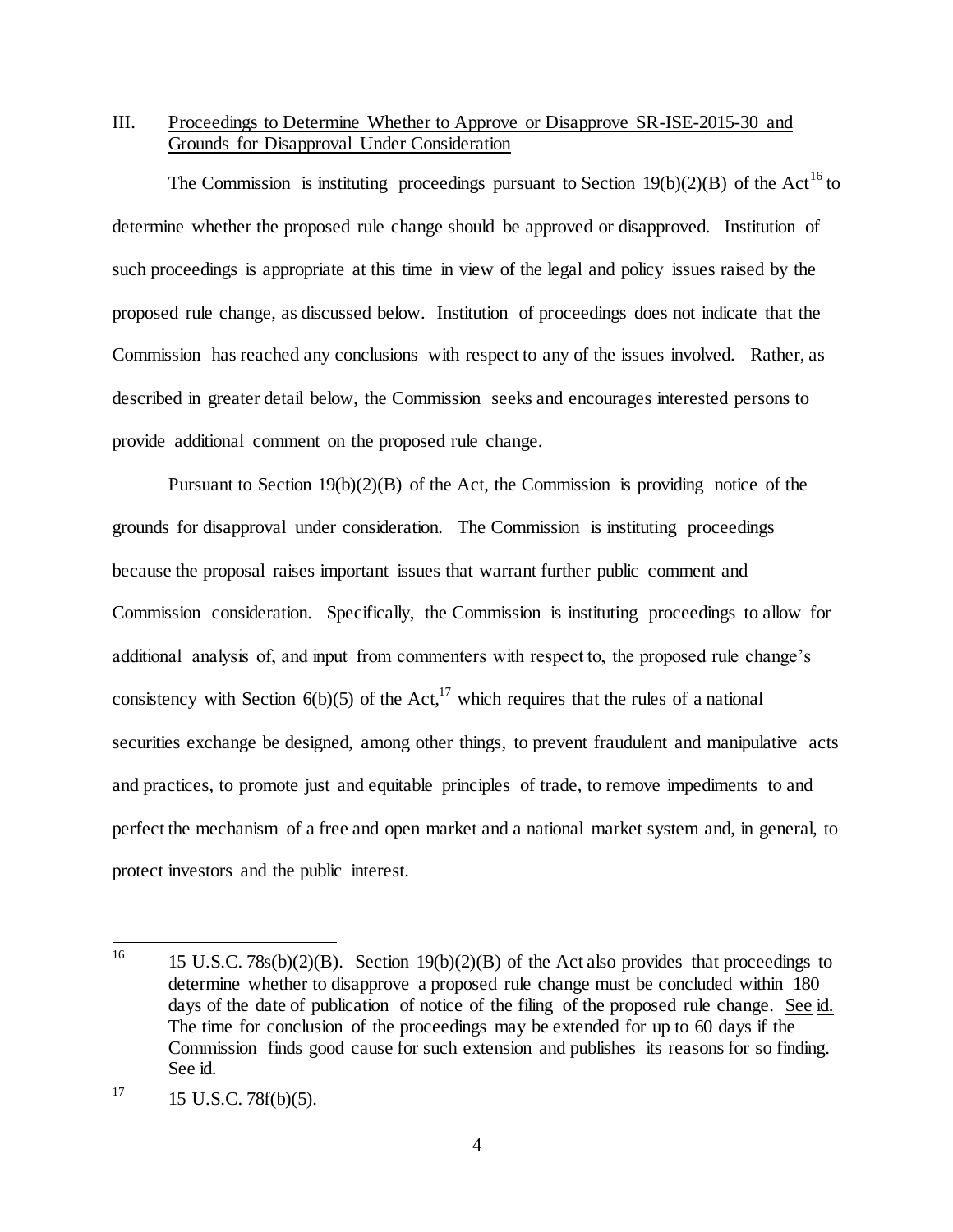Under ISE's current rules, a market maker must enter continuous quotations for the options classes to which it is appointed.<sup>18</sup> In return, the market maker receives certain benefits, including participation entitlements<sup>19</sup> and an exception from the prohibition in Section 11(a) of the Act.<sup>20</sup> As the Commission has stated in the past, a market maker must be subject to sufficient and commensurate affirmative obligations, including the obligation to hold itself out as willing to buy and sell options for its own account on a regular or continuous basis, to justify favorable treatment.<sup>21</sup> As discussed above, however, the Exchange now proposes to amend ISE Rule 804(g) to require Clearing Member approval before a market maker can resume trading after triggering a market-wide speed bump.

The Exchange justifies the change as appropriate because, "[w]hile in some cases this may result in a minimal delay for a market maker that wants to reenter the market quickly following a market-wide speed bump, the Exchange believes that Clearing Member approval…ensure[s] that the market maker does not prematurely enter the market without adequate safeguards..."<sup>22</sup> The Exchange, however, does not provide any basis for its statement that the proposed rule would result in only a "minimal delay" for a market maker seeking to resume quoting. Moreover, the Exchange does not address how the proposal impacts the

<sup>18</sup> See ISE Rule  $804(e)$ .

<sup>19</sup> See, e.g., ISE Rule 713.

<sup>&</sup>lt;sup>20</sup> 15 U.S.C. 78 $k$ (a).

<sup>&</sup>lt;sup>21</sup> See, e.g., Securities Exchange Act Release No. 68341 (December 3, 2012), 77 FR 73065, 73076 (December 7, 2012) (approving the application of Miami International Securities Exchange, LLC for registration as a national securities exchange); Securities Exchange Act Release No. 70050 (July 26, 2013), 78 FR 46622 (August 1, 2013) (approving the application of Topaz Exchange, LLC for registration as a national securities exchange); Securities Exchange Act Release No. 76998 (January 29, 2016), 81 FR 6066 (February 4, 2016) (approving the application of ISE Mercury, LLC for registration as a national securities exchange).

<sup>&</sup>lt;sup>22</sup> See Notice, supra note 4, at  $74830$ .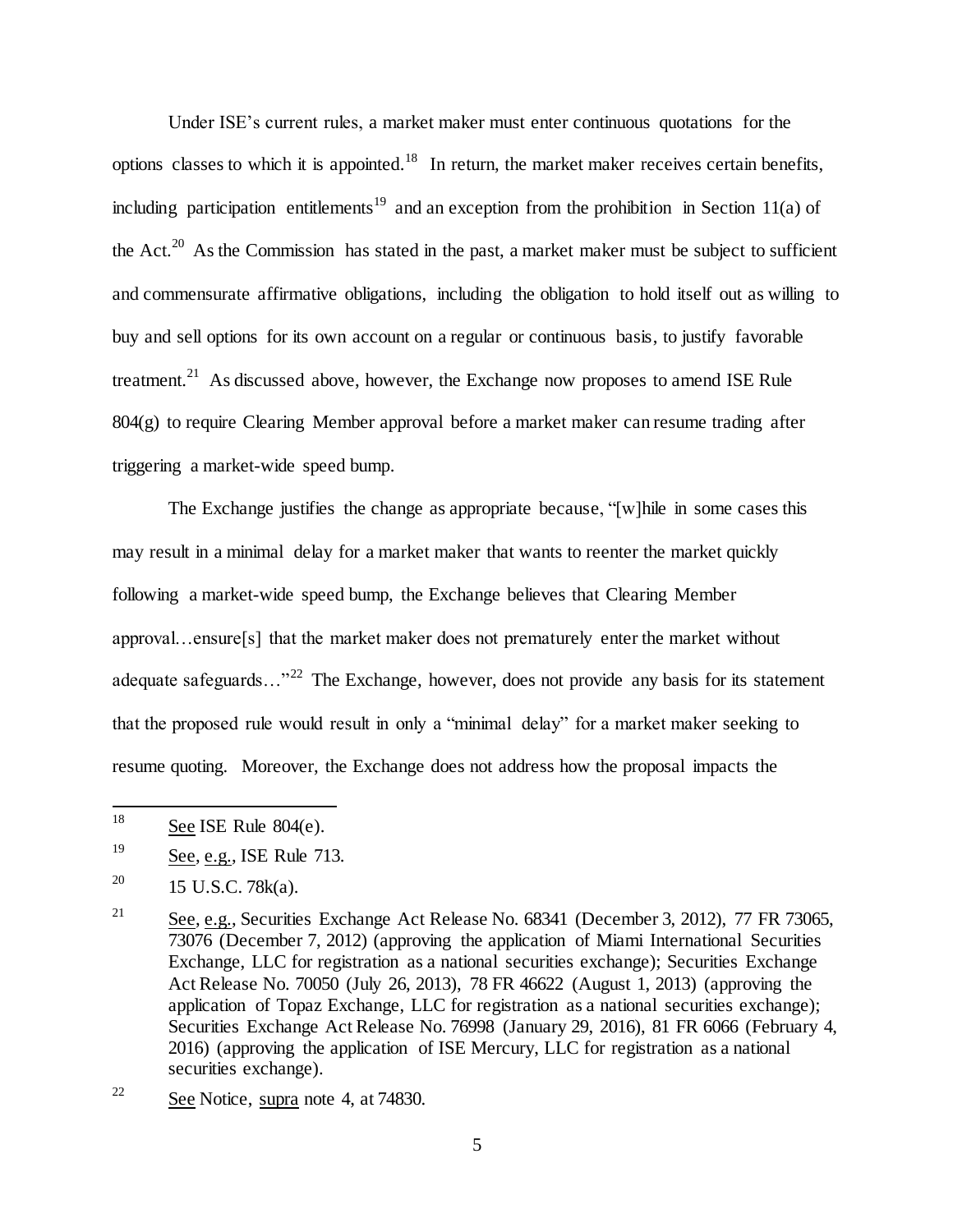continuous quoting obligations of market makers. The Commission accordingly believes the proposed rule change raises questions regarding the ability of market makers to meet their quoting obligations and, therefore, whether the proposed rule change is consistent with the requirements of Section 6(b)(5) of the Act.

#### IV. Procedure: Request for Written Comments

The Commission requests that interested persons provide written submissions of their views, data and arguments with respect to the concerns identified above, as well as any other concerns they may have with the proposed rule change. In particular, the Commission invites the written views of interested persons concerning whether the proposal is consistent with Sections  $6(b)(5)^{23}$  or any other provision of the Act, or the rules and regulations thereunder. Although there does not appear to be any issue relevant to approval or disapproval which would be facilitated by an oral presentation of views, data, and arguments, the Commission will consider, pursuant to Rule 19b-4 under the Act,<sup>24</sup> any request for an opportunity to make an oral presentation.<sup>25</sup>

Interested persons are invited to submit written data, views, and arguments regarding whether the proposal should be approved or disapproved by [insert date 21 days from publication in the Federal Register]. Any person who wishes to file a rebuttal to any other person's submission must file that rebuttal by [insert date 35 days from publication in the Federal

<sup>23</sup> <sup>23</sup> 15 U.S.C. 78f(b)(5).

<sup>&</sup>lt;sup>24</sup> 17 CFR 240.19b-4.

<sup>&</sup>lt;sup>25</sup> Section 19(b)(2) of the Act, as amended by the Securities Act Amendments of 1975, Pub. L. 94-29 (June 4, 1975), grants to the Commission flexibility to determine what type of proceeding—either oral or notice and opportunity for written comments—is appropriate for consideration of a particular proposal by a self-regulatory organization. See Securities Act Amendments of 1975, Senate Comm. on Banking, Housing  $\&$  Urban Affairs, S. Rep. No. 75,  $94^{th}$  Cong.,  $1^{st}$  Sess. 30 (1975).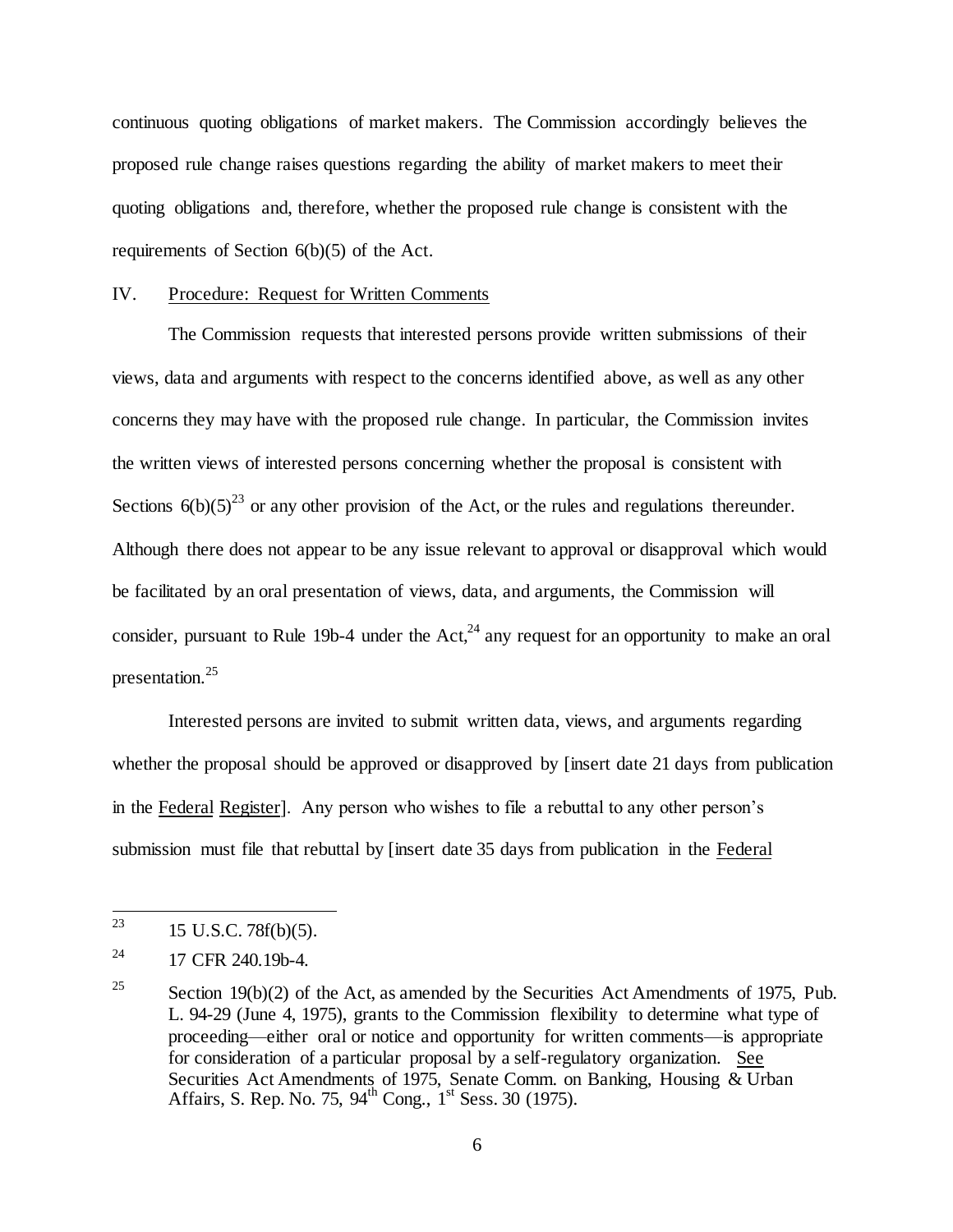Register]. In light of the concerns raised by the proposed rule change, as discussed above, the Commission invites additional comment on the proposed rule change as the Commission continues its analysis of the proposed rule change's consistency with Sections 6(b)(5) and  $6(b)(8)$ ,<sup>26</sup> or any other provision of the Act, or the rules and regulations thereunder. The Commission asks that commenters address the sufficiency and merit of the Exchange's statements in support of the proposed rule change, in addition to any other comments they may wish to submit about the proposed rule change.

Comments may be submitted by any of the following methods:

#### Electronic Comments:

- Use the Commission's Internet comment form (http://www.sec.gov/rules/sro.shtml); or
- Send an e-mail to rule-comments@sec.gov. Please include File Number SR-ISE-2015-30 on the subject line.

#### Paper Comments:

• Send paper comments in triplicate to Secretary, Securities and Exchange Commission, 100 F Street, NE, Washington, DC 20549-1090.

All submissions should refer to File Number SR-ISE-2015-30. This file number should be included on the subject line if e-mail is used. To help the Commission process and review your comments more efficiently, please use only one method. The Commission will post all comments on the Commission's Internet website (http://www.sec.gov/rules/sro.shtml). Copies of the submission, all subsequent amendments, all written statements with respect to the proposed rule change that are filed with the Commission, and all written communications relating to the proposed rule change between the Commission and any person, other than those

26 <sup>26</sup> 15 U.S.C. 78f(b)(5), (b)(8).